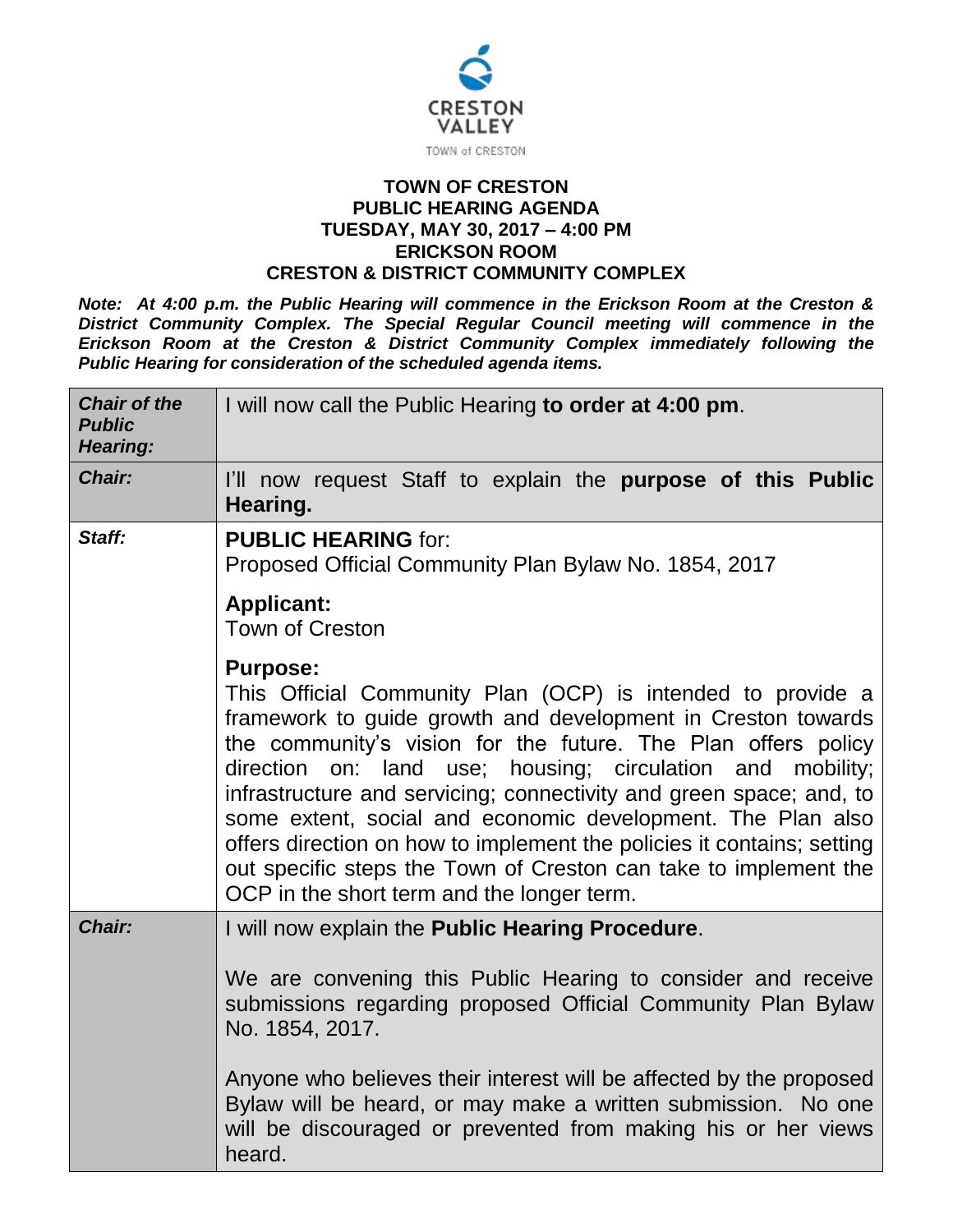| Chair: | Council members may ask questions of you following your<br>presentation but our function tonight is to listen to the views of the<br>public, not to debate the proposed Bylaw.                                                                                                                                    |
|--------|-------------------------------------------------------------------------------------------------------------------------------------------------------------------------------------------------------------------------------------------------------------------------------------------------------------------|
|        | After the Public Hearing has concluded, Council may, without<br>further notice, give whatever effect Council believes proper to the<br>representations.                                                                                                                                                           |
|        | Council has received documents which are available for your<br>review. Please refer to the Public Hearing Binder to review these<br>documents. Written submissions received during the course of<br>these proceedings will be read aloud by staff and subsequently will<br>be added to the Public Hearing Binder. |
|        | At this time, your only opportunity to comment on the proposed<br>Bylaw is during the Public Hearing. We are not permitted to receive<br>further submissions once we have closed the Public Hearing.                                                                                                              |
|        | To maintain order and to ensure that everyone has an opportunity<br>to be heard, here are our rules of procedure:                                                                                                                                                                                                 |
|        | a) Please begin your remarks by stating your name and address.<br>If you are speaking on behalf of some other person or<br>organization, please identify the name of that person or<br>organization.                                                                                                              |
|        | b) Please limit your remarks to 5 minutes and to the subject of the<br>proposed Bylaw. Please be respectful to others.                                                                                                                                                                                            |
|        | After everyone has spoken once, you will have an opportunity<br>C)<br>to speak subsequent times to provide additional information, if<br>you wish and subject to the discretion of the Chair.                                                                                                                     |
|        | d) If you have any concerns about the rules of the Hearing, please<br>address your comments to me, as the Chair.                                                                                                                                                                                                  |
| Chair: | I would now ask Staff to provide information about staff reports and<br>written submissions.                                                                                                                                                                                                                      |
| Staff: | a) The statutory notice of Public Hearing was published in the<br>Creston Valley Advance on May 18 and 25, 2017.                                                                                                                                                                                                  |
|        | b) Staff reports were provided to Council as follows:<br>January 10, 2017 re: Consultation with outside agencies;                                                                                                                                                                                                 |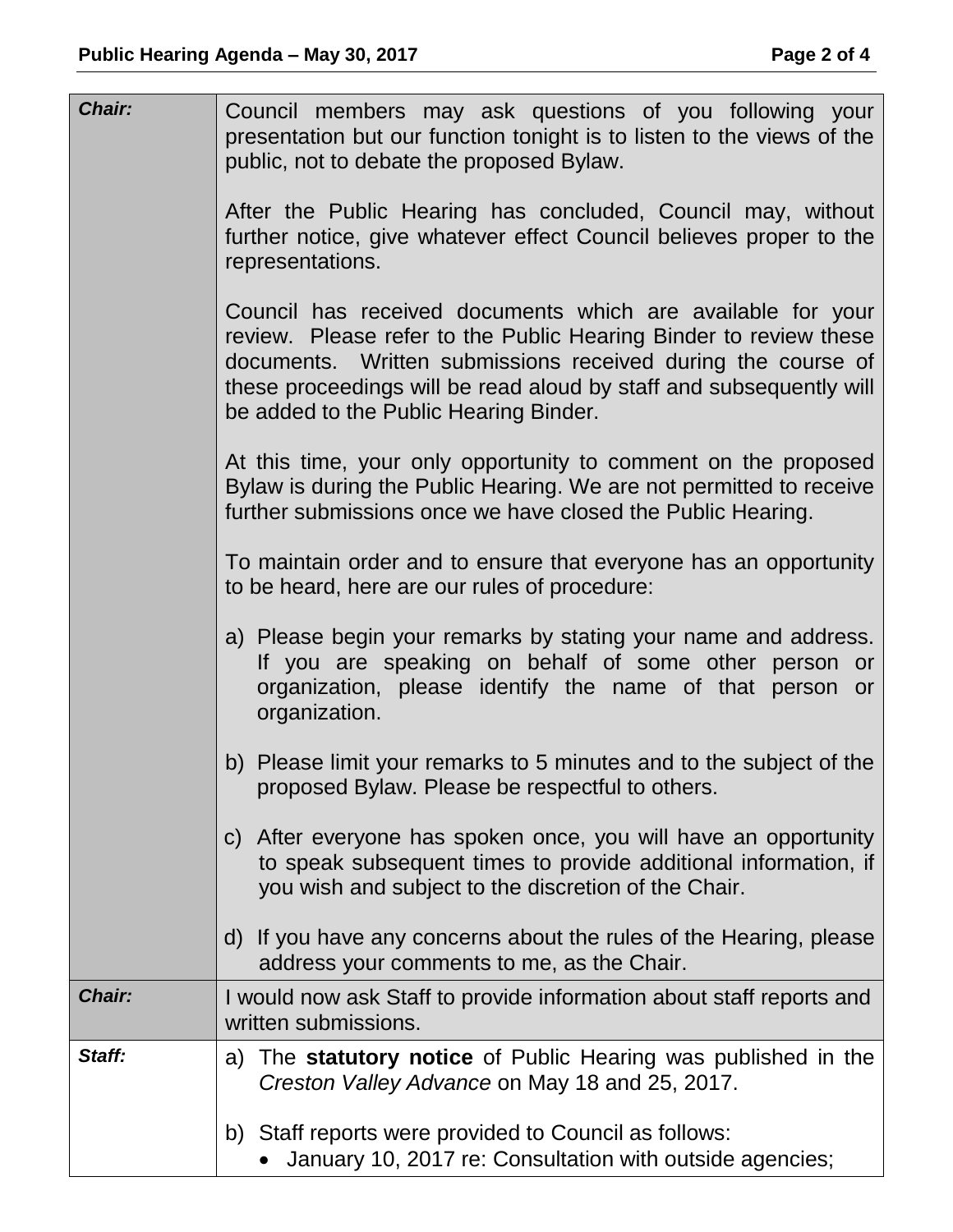|                       | • March 21, 2017 re: Applicant's Informal Information Meeting;<br>May 2, 2017 re: 5-Year Financial Plan and RDCK Regional<br>Resource Recovery Plan (Solid Waste Management Plan);<br>• May 30, 2017 re: amendments to the Official Community<br>Plan Bylaw 1854, 2017, after $2^{nd}$ reading and before $3^{rd}$<br>reading.<br>To view the reports, please see the Public Hearing binder.<br>Written and verbal submissions have been received by Staff up<br>$\mathsf{C}$<br>to 4:00 pm today.<br>• Specific agency referrals included the following:<br>1. Interior Health Authority<br>2. Ministry of Transportation & Infrastructure (West)<br>Kootenay)<br>3. Ministry of Forests, Lands & Natural Resource<br>Operations (Kootenay – Boundary)<br>4. Ministry of Environment<br>5. Lower Kootenay Band<br>6. Agricultural Land Commission<br>7. Ministry of Agriculture<br>8. School District No. 8 (Kootenay Lake)<br>9. Regional District of Central Kootenay<br>10. Canadian Pacific Railway<br>11. Ministry of Community, Sport & Cultural Development<br>Comments from the above agencies have been incorporated<br>into the draft OCP document.<br>To view all submissions received to date, please see the Public<br>Hearing binder. |  |  |
|-----------------------|------------------------------------------------------------------------------------------------------------------------------------------------------------------------------------------------------------------------------------------------------------------------------------------------------------------------------------------------------------------------------------------------------------------------------------------------------------------------------------------------------------------------------------------------------------------------------------------------------------------------------------------------------------------------------------------------------------------------------------------------------------------------------------------------------------------------------------------------------------------------------------------------------------------------------------------------------------------------------------------------------------------------------------------------------------------------------------------------------------------------------------------------------------------------------------------------------------------------------------------------------|--|--|
| Chair:                | Does Staff have any additional comments or presentations<br>regarding this Bylaw amendment?                                                                                                                                                                                                                                                                                                                                                                                                                                                                                                                                                                                                                                                                                                                                                                                                                                                                                                                                                                                                                                                                                                                                                          |  |  |
| <b>Staff Response</b> |                                                                                                                                                                                                                                                                                                                                                                                                                                                                                                                                                                                                                                                                                                                                                                                                                                                                                                                                                                                                                                                                                                                                                                                                                                                      |  |  |
| Chair:                | I would now ask Staff to provide a verbal report on the Applicant's<br>Informal Information Meeting held on April 19, 2017.                                                                                                                                                                                                                                                                                                                                                                                                                                                                                                                                                                                                                                                                                                                                                                                                                                                                                                                                                                                                                                                                                                                          |  |  |
| Staff:                | A written report from the Applicant's Informal Information<br>$\bullet$<br>Meeting, held on April 19, 2017, with persons who deem their<br>interest to have been affected by this Application, has been<br>submitted, which states as follows<br>A copy of this report has been included in the Public Hearing<br>$\bullet$<br>Binder.                                                                                                                                                                                                                                                                                                                                                                                                                                                                                                                                                                                                                                                                                                                                                                                                                                                                                                               |  |  |